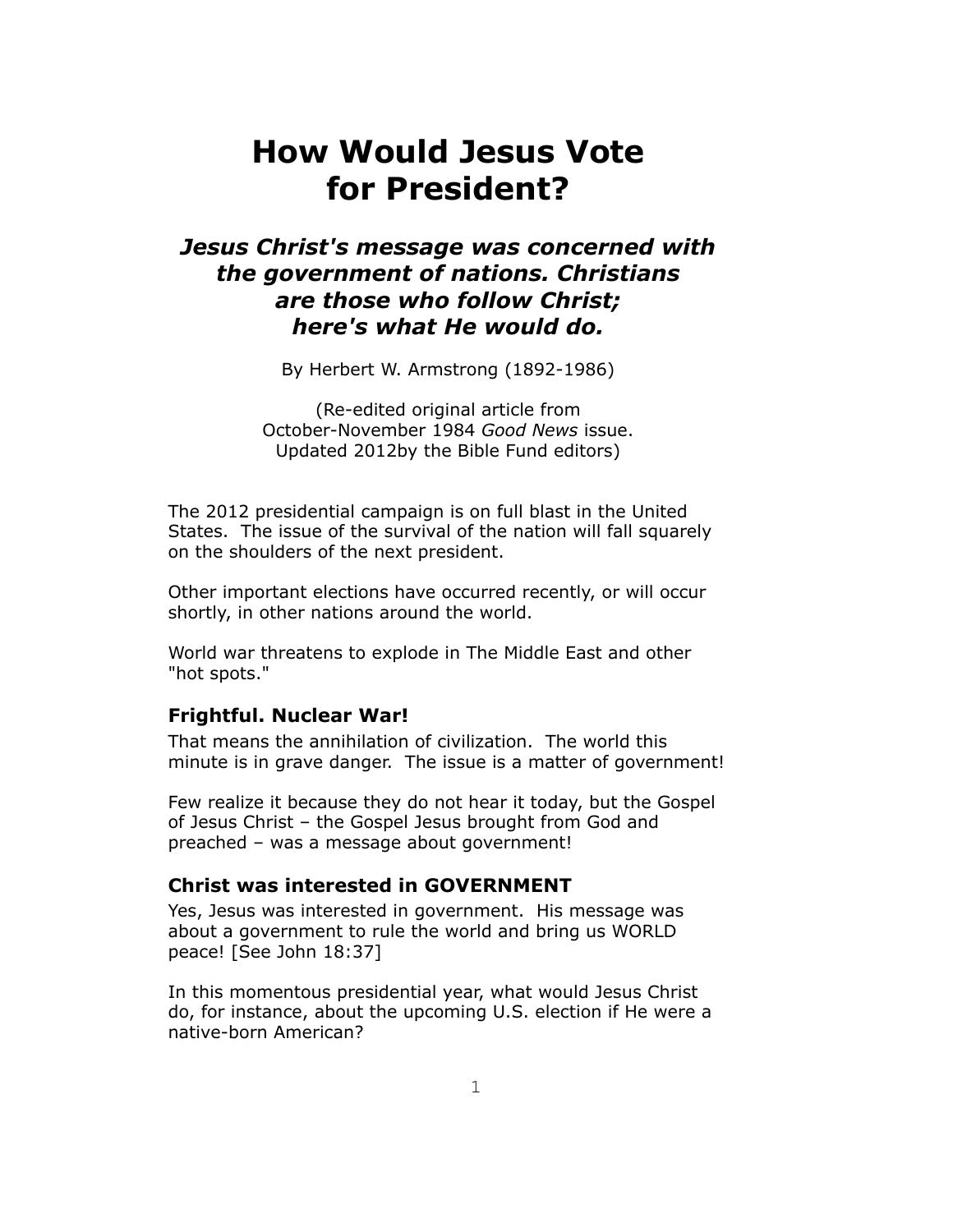Would He vote for [the Republican candidate]? Would He use His influence to keep the [Obama] administration at the helm in this crisis? [Names updated by the Bible Fund editors for this coming election, 2012.]

Some of you may have read the book *In His Steps* by Dr. Charles M. Sheldon. It has been one of the all-time bestsellers. It is the story of an entire congregation that set out to do, in all circumstances daily, just as Jesus would do – to "follow His steps," as we are admonished by Peter.

My only criticism of the book is that its characters, like most people who think they follow Jesus, acted as they supposed Jesus would act instead of studying the Bible to find out how He did act.

The apostle Paul said, "I am crucified with Christ; nevertheless I live; yet not I, but Christ liveth in me" (Gal. 2:20, King James Version). He admonished, "Let this mind be in you, which was also in Christ Jesus" (Phil. 2.5).

A person is not really a Christian unless he follows Christ (acts as Christ would act) – unless Christ is living His life in him.

What would JESUS do in this crucial election?

To understand what Jesus would do we must take a quick overview of the governments of this world from its foundation until now. This is necessary to get a true perspective. We are prone to view politics, government and world events from the standpoint of this present world.

# **How it all started**

In the beginning, God created the heavens and the earth (Gen. 1:1). In rulership over this earth God sent a cherub who sealed up the sum total of perfection, wisdom and beauty. His throne was in Eden. He was ruler over a peaceful world, populated by beings superior to humans, spirit beings called angels (Ezek. 28:12-15).

But as this brilliant, shining, "star of the dawn" (Lucifer) [or as the original Hebrew has it – Heylel] – contemplated his glory, pride lifted him up, ambition seized him and suddenly he became dissatisfied with a rulership limited to one single planet.

He became jealous of God, set his heart to rival the eternal Creator Himself and left this plane in a war of conquest, in which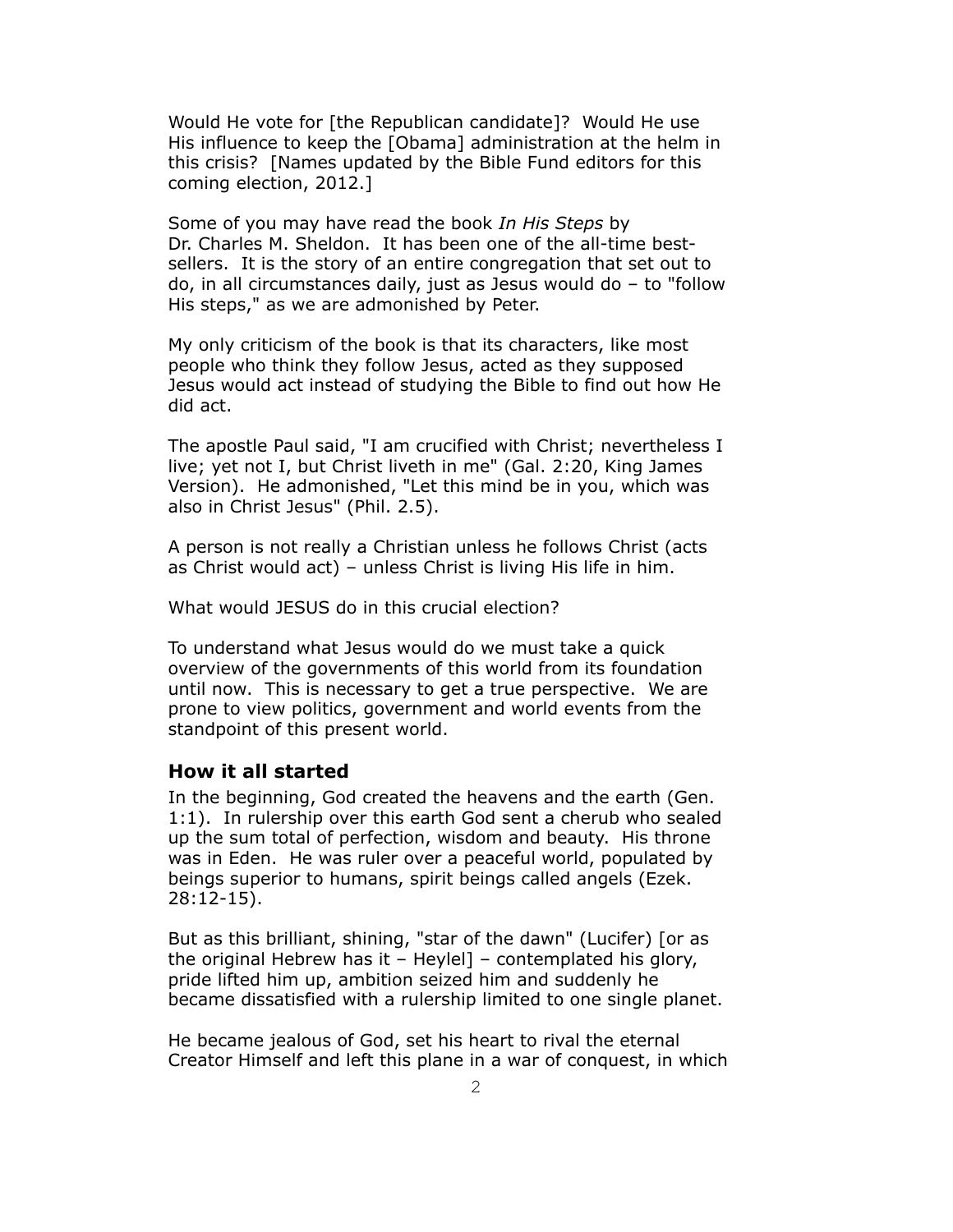a third of the angels followed him, attempting to conquer and rule the universe (Is. 14:12-15, Rev. 12.4).

But he was cast back down to earth in defeat, disqualified even as earth ruler, though not to be dethroned until a successor was both qualified and inaugurated into office.

Just as the sins of the antediluvian world brought physical destruction to the earth by the Flood – just as the fornication of Sodom and Gomorrah brought physical destruction and chaos to those cities by fire – just as the sins of the present evil world have doomed it to physical destruction once again by fire **–** so the sins of the angels caused the face of the earth to suffer great violence and it became chaotic, in confusion, waste and empty (Genesis 1:2).

# **First chance at world rule**

Then, in six days God Almighty brought order out of chaos, created the present vegetable and animal life and created upon earth a new race, the race of human mortals.

Adam was given rule over the lower species – animals. Lucifer [original name in Hebrew  $=$  Heylel], a cherub, had been given rule over angels. But, while humans were made a little lower in status than angels, they were made in the image of God with possibilities, through conversion, of being born of God and changed into immortal spirit beings, higher in order than angels.

In the Garden of Eden was the tree of life, symbolic of the Holy Spirit of God, by which Adam could have been raised to this higher immortal and divine level.

First, Adam was given opportunity to qualify as world ruler. He could have become successor lo the former Lucifer, now renamed Satan (meaning "adversary, rival, aggressor")**;** Adam was put to the test to determine whether he would obey God and prove able to rule with God's laws.

In the fateful test with Satan, Adam disobeyed God, accepted the rule of Satan over him [and] yielded to human pride, lust and greed.

Thus he placed himself and his children under the rule of Satan. He failed to overthrow Satan, he failed to prove he could obey God and carry out God's government over those God should have placed under him.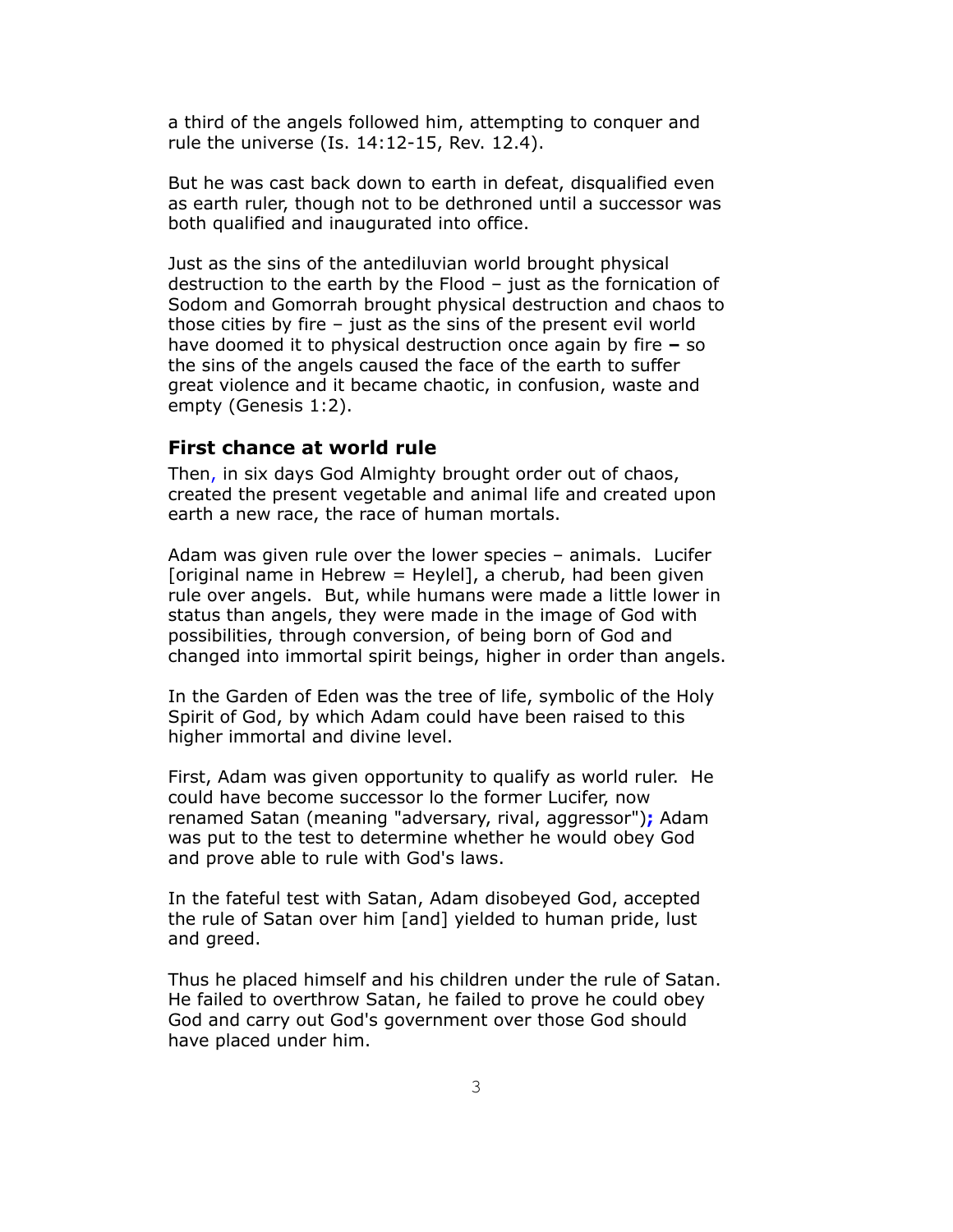Had Adam obeyed God and proved able to defeat Satan in this test, he could have partaken of the tree of Life, he would have been begotten of God, later born of God, changed from mortal human to immortal and Divine God of the very Family — the Kingdom – of God! All earth's mortals, as his children, would have been under His rule. He would have become world ruler forever! But Adam placed himself and his children under the rule of SATAN.

Adam was driven from the Garden of Eden lest he take of the tree of life and gain immortality (Gen. 3:22). Thus he never received immortality, which is the gift of God by and through His Holy Spirit [Rom. 6:23; 8:11].

Satan thus retained his rulership, through [the] invisible sway of influence, temptation and deception, over the world.

#### **How our present system started**

Just how Satan manipulated human mortals in the ways of government on earth during the first 1,600 or 1,700 years, there is no historic record. We know merely that with very few exceptions, humans under Satan's invisible sway followed the course of human passions, the wickedness of man was great on the earth and God destroyed all but eight souls by the Flood.

Noah's descendants should have learned their lesson, but they didn't.

Satan found in one of the great-grandsons of Noah, Nimrod, the grandson of Ham, a very able and powerful man who could be used politically. Through Satan's influence, instilling great ambition through greed and pride, this Nimrod organized the people into a system of human government by which man ruled over man contrary to the principles established by God.

Such government never could be good or bring blessings to humanity, but the Eternal purposed to permit man to learn that lesson by hard experience. We are learning it still, and haven't learned it yet.

Now notice how the present world's society became organized. Nimrod organized the present world's first government at the city of Babylon. Later, he organized Nineveh and other cities. He instituted the system of regimentation, whereby one or a few at the top, by directing their efforts, profit from the sweat and labor of others.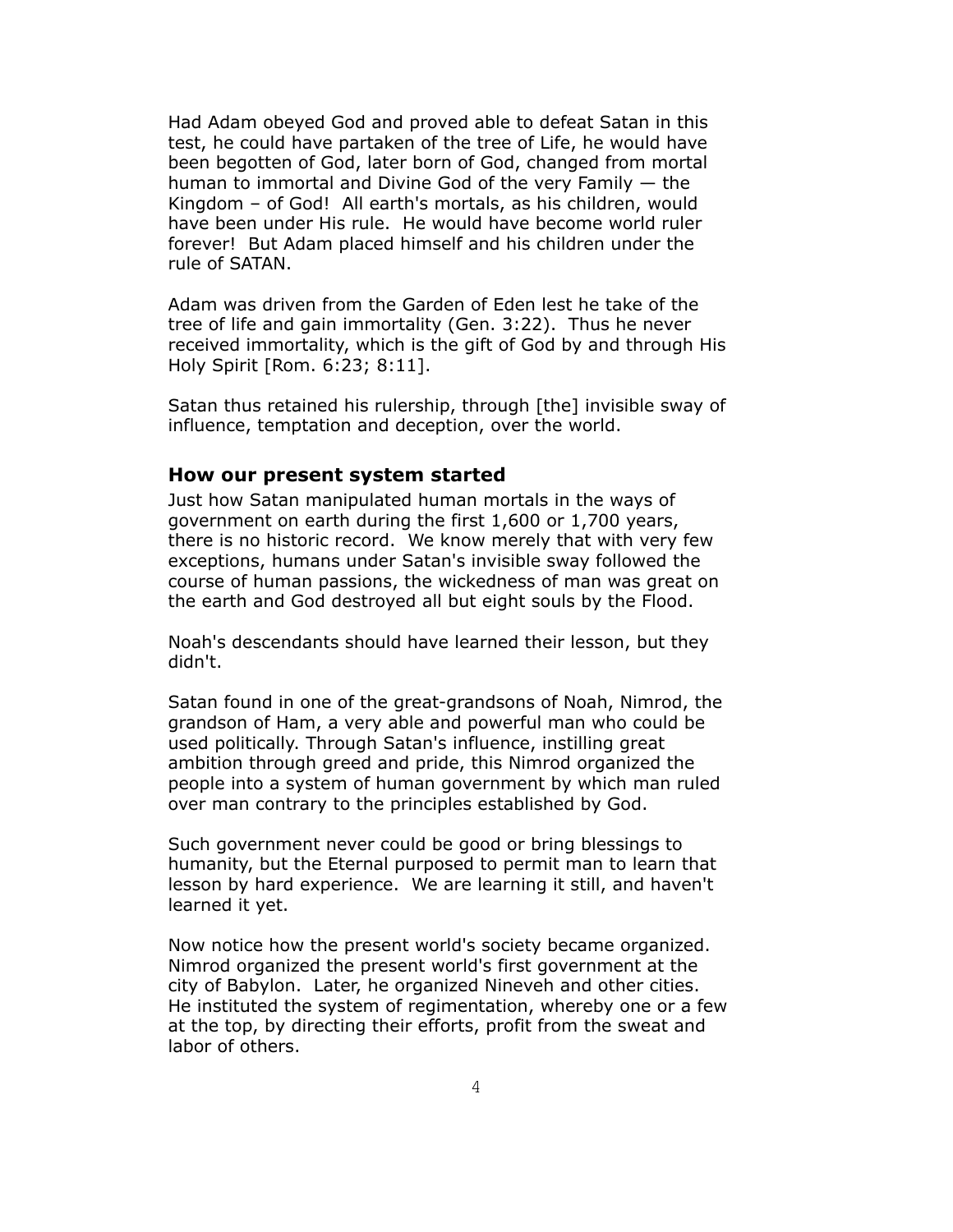Thus, a Babylonish system of government was started. Soon there were many cities, each ruled by a king.

Then an ambitious king, swayed by Satan's philosophy, seeking more worlds to conquer, organized a portion of his manpower into a lighting force and by aggression ruled over adjoining cities. Thus nations were born, and then empires.

This Babylonish principle of government, intertwined with economic manipulation, has ruled the world ever since. It has ruled under various forms – whether called oligarchy, monarchy, dictatorship, autocracy, democracy, communism or Nazism – but it's the same old BABYLONISH PRINCIPLE under slightly different modes of administration.

And this is the origin of what we call CIVILIZATION. Its forms of administration have undergone change, but its basic principle has remained the same competition and strife based upon greed and vanity.

Regardless of the form in which it appears, it is a system based upon exploitation of the people, aggression, regimentation, delusion and deception. And the entire system is founded on the idea of huddling people together in crowded cities.

Since it is the system of strife and competition, each of the four phases of this civilization – political, economic, religious and social – has striven constantly to dominate and rule.

In ancient Rome the politicians ruled over the church, business and society. Then after A.D. 554, the church ruled over the state, business and society. In America. where we are supposed to rule ourselves, it has been a constant struggle for dominance between big business and the politicians.

In Russia, [about 95 years ago], a small group of atheistic Marxists set up a dictatorship of the proletariat inducing the laboring class to support this dictatorship for the benefit of this one class. That system, called Soviet Socialism, lasted a little over 70 years.

But regardless of the particular form of administration, this civilization that holds the entire world in its organized grasp today is the same old Babylonish system started at the original Babylon by Nimrod!

Babylon means "CONFUSION." Competition and strife have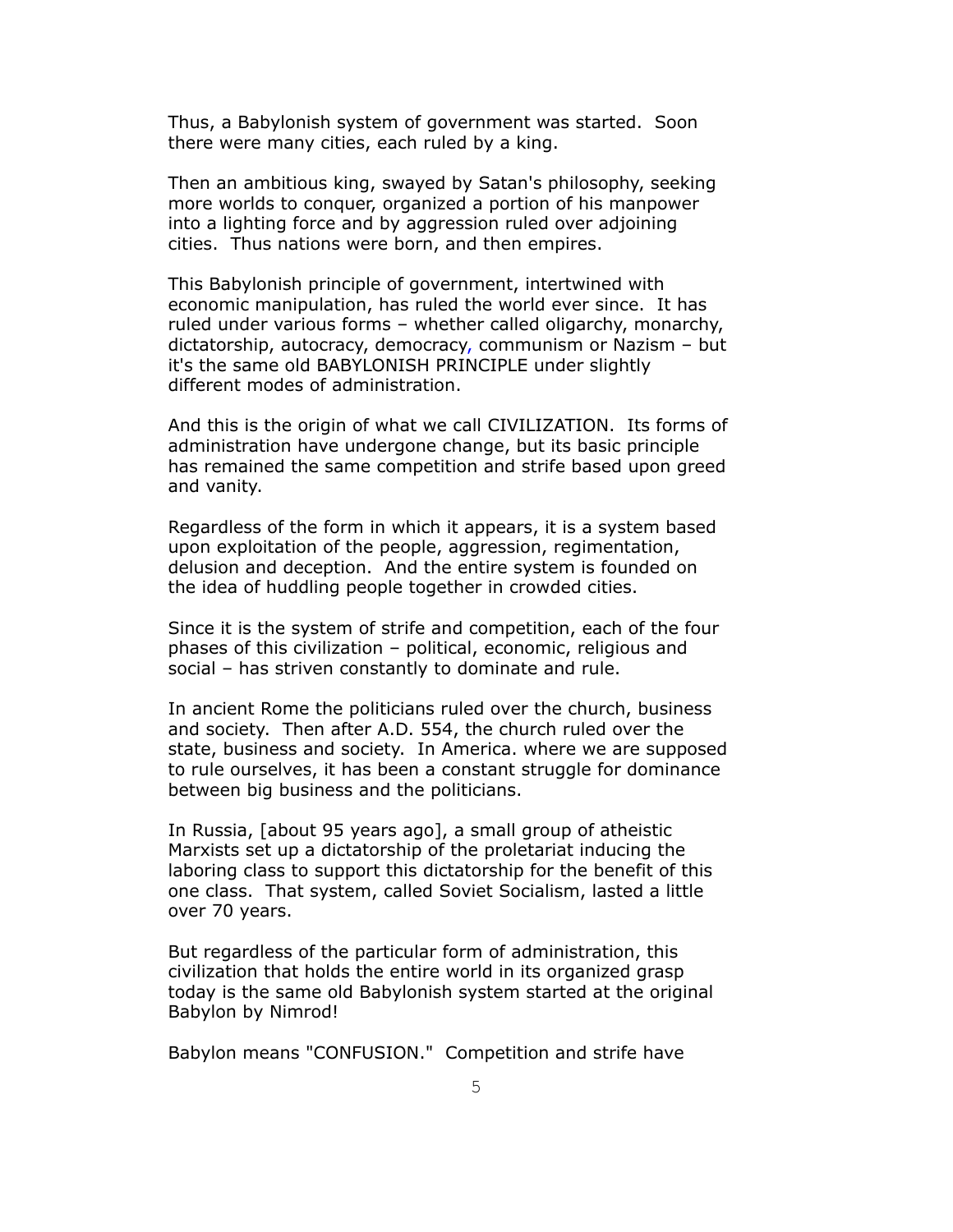produced confusion in the world. And God is not the author of confusion (1 Cor. 14:33).

#### **Should Christians strive to make this a BETTER WORLD?**

Now we come to the reason for needing a true, perspective.

Most churchmen today, viewing everything from the perspective of this world TODAY, blindly assume this is God's world. They see certain forces of evil in it, and these they feel they must oppose. They see the Christian duty to be that of working to make this a better world.

That concept is a wrong viewpoint altogether.

This is not a world of God's making. This is Satan's world! Satan is the invisible god of this world (2 Cor. 4:4), he is the author of its organization, its basic philosophies, its systems of government, business, society yes, and RELIGIONS!

This thing we boast of as civilization is in actual fact, Satan's handiwork, not God's! Strange as it may seem, that is true!

All nations – not just the heathen powers, but all nations, including ours – are deceived, swayed, influenced, by Satan (Rev. 12:9; 18:3; 20:2-3). The Bible speaks of this world as "this present evil world" (Gal. 1:4, KJV).

# **Why Jesus Christ came!**

Into such a world, in His own due time, God sent forth His own Son, born of the human virgin Mary.

WHY did Jesus come? To get into politics, to strive against the forces of evil in this world, to make this a better world for humanity to live in?

What was His message? Certainly not a Gospel merely about Himself – a Gospel of merely accepting Him and then, as part of this world, helping to make it better!

When Jesus reached the approximate age of 30**,** He was baptized and anointed with the Holy Spirit as the Christ. But before He preached a word – before He could even enter upon His ministry, He – like the first Adam – had to meet Satan in the greatest contest of all eternity!

It was a contest for the rulership of all the earth. Jesus Christ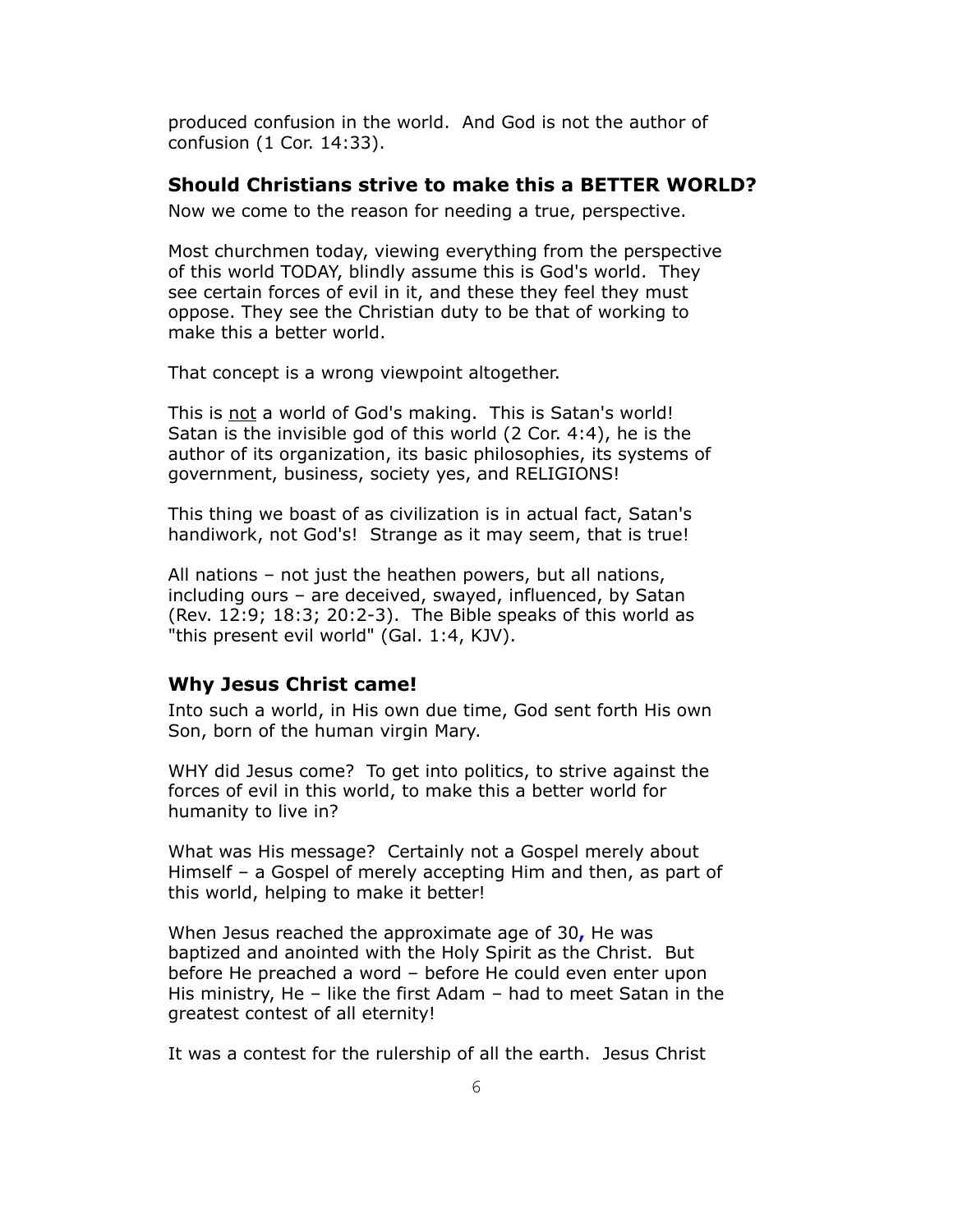met and conquered Satan by the Word of God. Satan, like his ministers today, quoted Scripture but he twisted and perverted its meaning. Jesus quoted Scripture, accepted it to mean what it says, and overcame Satan by obeying it!

Jesus withstood Satan's temptations, rejected his deceptions, refused to obey him, overcame him by obeying God!

Then He commanded Satan. "Away with you!" – and the devil obeyed and slunk away!

Then and there Jesus Christ qualified to succeed Satan as RULER OVER ALL THE EARTH! But the time had not yet come for Him to be inaugurated into office. First, He had to return to the throne of God and receive God's official authorization.

God had allotted ONE Millennial Week, that is, a period of seven thousand-year "days" for the accomplishment of His divine purpose for humanity on this earth. **That divine purpose is the creation of righteous, spiritual sons of God**.

God allotted the first six of these thousand-year periods for Satan's labor of deceiving the human race**,** 6,000 years in which man is permitted, if he chooses, to suffer from the "labor" of sin. When the first Adam failed to depose Satan, God extended the duration of Satan's dominion over the earth for 6,000 years. This was necessary for the accomplishment of God's great purpose.

Then, as "in six days the Lord made the heavens and the earth, and on the seventh day He rested and was refreshed" (Ex. 31:17). Even so, in the seventh millennium, humanity is to "rest" from sin and those converted are to enter into God's spiritual rest. In this coming Millennium, Satan shall not do any work – that is, his work of deceiving the world!

Then, Jesus will return to earth – this time in all His power and glory as King of kings and Lord of lords.

But in God's great plan, He has purposed that Jesus shall rule –– by and through many saints then made immortal. They shall form the world-ruling kingdom – the Kingdom of God – that shall rule over all the mortal nations of earth. Time had to be allowed for their conversion.

#### **Jesus preached GOVERNMENT**

So, after meeting and conquering Satan, Jesus devoted three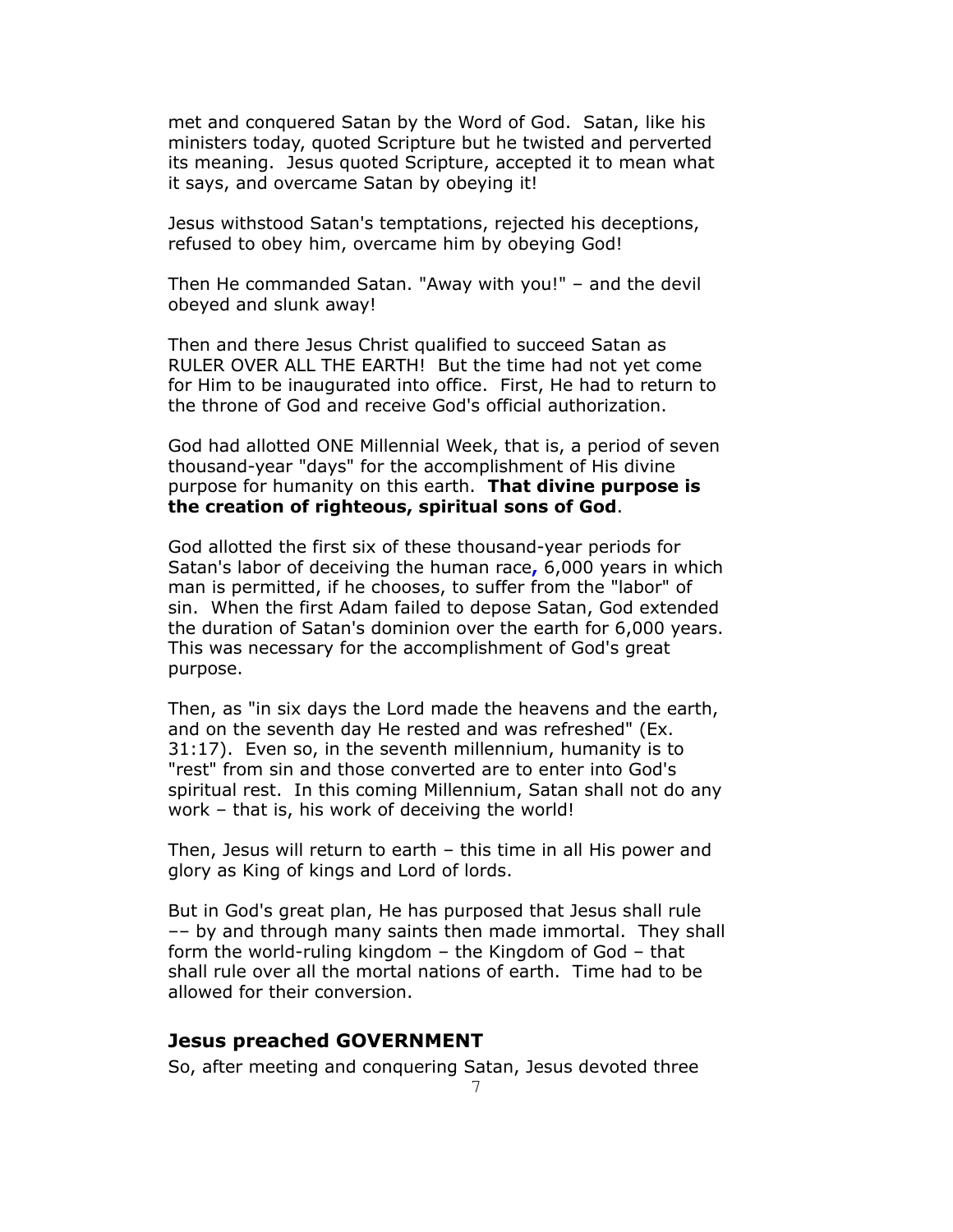and a half years to teaching the Gospel to His disciples.

His Gospel – the only true Gospel of Jesus Christ – is not what most people think today. Few have heard it, today!

It was and is a Gospel of good government! The word gospel means "good news." And what Jesus preached, the message He brought to mankind from God was the good news of the coming GOVERNMENT OF God, the coming world-ruling government that shall overthrow, blast out of existence and rule in place of every present government on earth!

Yes, Jesus Christ said to Pilate that He was born to be a King! He, Himself, is coming again as WORLD KING!

And His Gospel was merely, as one might say, His political platform for His Kingdom, He revealed the way to enter it as one of its immortal citizens – the way of salvation. He revealed its laws.

What Jesus taught was that this present world, with its governments, its religions, its economies, its society, is an evil world – it is Satan's world – it is a world in competition against and AT WAR AGAINST – His Coming Kingdom – THE WORLD TOMORROW!

# **Did Jesus come to make this a BETTER WORLD?**

No, Jesus did not enter into THIS world's politics! He called His disciples out of this present evil world – out of all its customs and philosophies and ways to a life of SEPARATION from the world.

Jesus said to His disciples, "Follow Me!" And one cannot follow Him and also follow this present world! He did not mean for Christians to go out of the world, physically. He knew they must live in it, but He taught that they should not be of it.

In his final prayer for His disciples, Jesus said to His Father, "I do not pray that you should take them out of the world, but that you should keep them from the evil one. They are not of the world, just as I am not of the world" (John 17:15-16).

Thus**,** Jesus' disciples live in this present evil world as though they were foreigners, here merely as the guests of the nation where they reside, as ambassadors for Christ and His coming Kingdom, here as representatives of His coming Kingdom, not of any of this world's governments.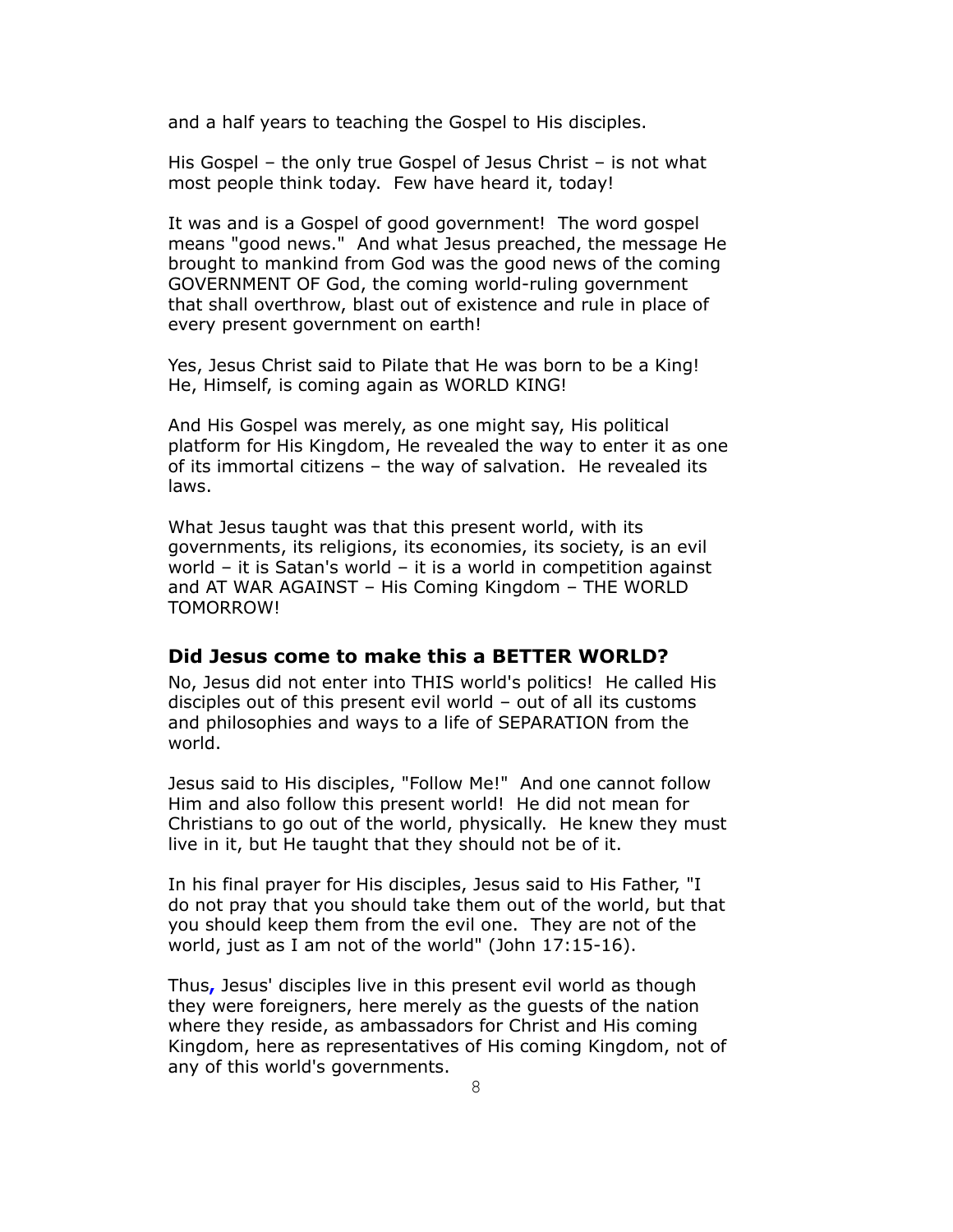As the Word of God reveals in 2 Corinthians 5:17-20: "If anyone is in Christ, he is a new creation: old things have passed away . . . therefore we are ambassadors for Christ."

The United States sends an ambassador to the Kremlin. He resides for the time [being] in Moscow. The Christian in the world today is in the same relative position as the American ambassador in [Russia]. [Update: the Soviet Union dissolved in 1991.]

He is not a communist, he does not regard [the Russian Federation] as his government and he knows well it is a government mortally opposed to his government. He does not serve the [Russian] government, nor enter into its politics, nor devote his time in Moscow trying to eradicate the evils he sees in their system, or in making their state a better state, or voting, or entering their army or fighting for their cause.

Yet, he subjects himself to all their rules and regulations that in any way concern him or his life while there. If they drive automobiles on the left side of the street, he conforms to their regulations – he does not oppose them: he is SUBJECT TO them while there, endeavoring to cause them to like him so as to better represent the interests of his government, the United States.

Jesus taught His disciples to render unto Caesar the things that are Caesar's. Specifically, He was referring to payment of taxes. If the government levies taxes, pay them.

The Bible teaching for the Christian is to be subject to the powers that be in this world, but on the other hand, Christians shall obey God rather than man (Acts 5:29).

The true Christian will so conduct himself as to be highly regarded by the powers of government where he lives. He will be regarded by them as a good citizen.

He will appreciate the privileges, advantages and opportunities extended. He will regard himself as the paying guest of the country where he resides, and he will act with due courtesy, submitting to its rules and regulations, insofar as they do not conflict with the commands of God and submitting to their penalty where they do.

But the true Christian is one who follows Christ, and Christ did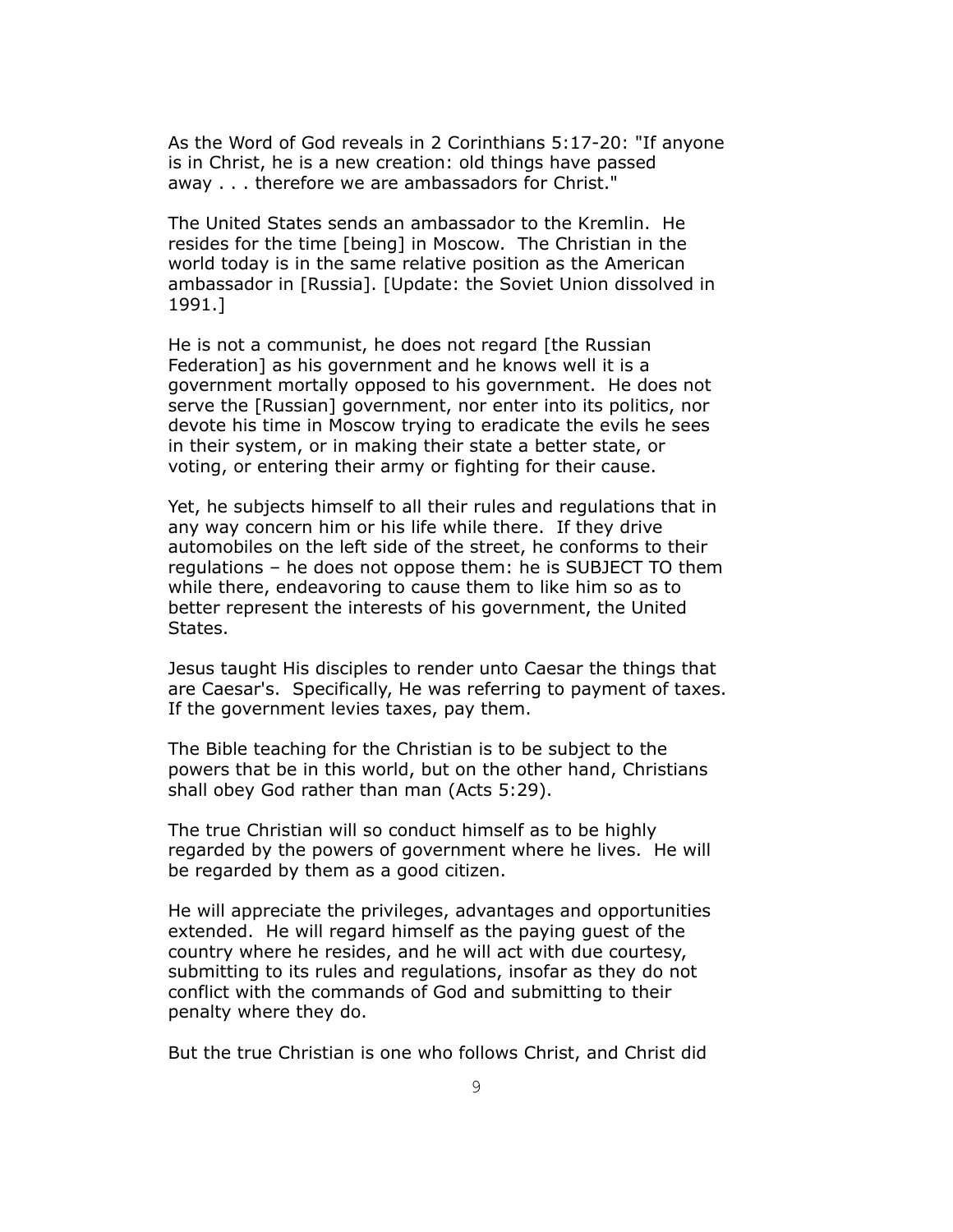not vote!

Jesus did not try to reform Caesar. He did not try to make this a better world. Rather, He preached the doctrine of a radically different world to come and He called His followers out of all participation in this present evil world and to allegiance to His KINGDOM that is to come.

## **Citizenship in heaven**

But His world is the World Tomorrow! His Kingdom, He told Pilate, is not of this world that is of this AGE, this present time. This is Satan's world and Christ did not come to reform Satan or to improve Satan's handiwork, but to save His followers from Satan and his system.

Since God's Kingdom is not literally set up as yet, the true Christian's citizenship is now reserved in heaven (1 Peter 1.4; Eph. 2:19).

Christians are called to be separate from the world and all its affiliations, whether racial, political, economic or religious (2 Cor. 6:17). They are not to live by the philosophies, customs and ways of this world, but by EVERY WORD OF GOD (Luke 4:4). Jesus taught us not to live by traditions of the present civilization, but by God's laws, and He taught here that those who disobey this teaching **worship Him in vain**.

Yes, thousands call themselves Christians, think they are converted, believe in Christ, worship Him, but worship Him in vain, following the course of this world and its customs and ways, instead of the commandments of God (Mark 7:7-9)!

Jesus said for the Christian to seek first the Kingdom of God (Matt. 6:33), and He also said we cannot give allegiance to and serve two kingdoms (vs. 24).

# **How and when Christians are to help run government**

In the prophecy of Daniel 7 and especially in verses 17-18, 21-22 and 27, we find revealed how and when Christians are to take part in the running of the government. In this prophecy, Daniel is shown the empires of this world from his day until the Kingdom of God. First was the Chaldean Empire, to be followed by the Persian, the Grecian and the Roman.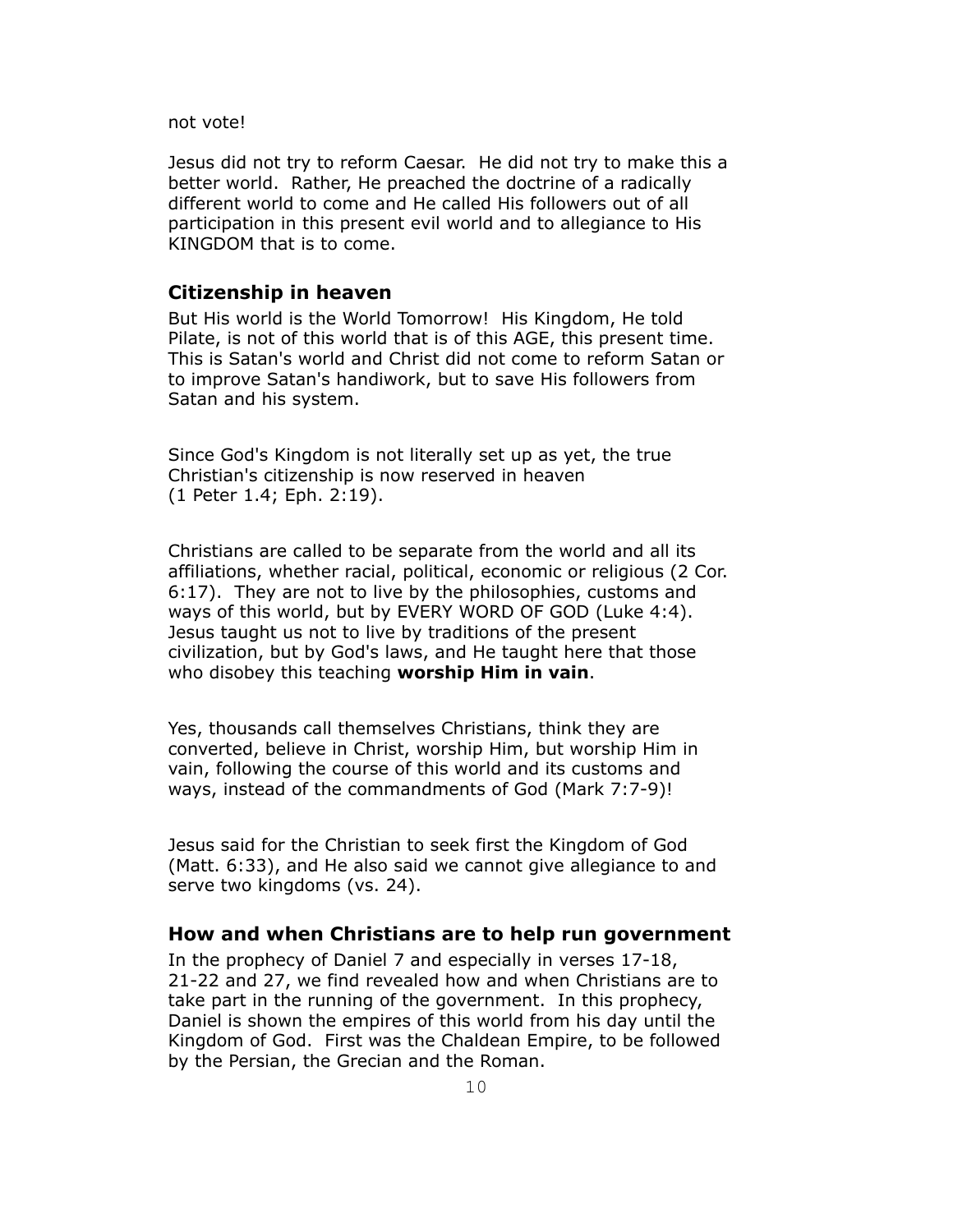There is now to be one more resurrection of the Roman Empire – a United States of Europe now presently forming.

But finally, at Christ's Second Coming, "the saints of the Most High shall receive the kingdom, and possess the kingdom forever, even forever and ever" (Dan. 7:18).

These present governments are to run their course "until the ... time came for the saints to possess the kingdom." That time has not yet come. Until then, Christians are to obey God and be subject to the powers that be.

When Jesus comes again, it is proclaimed. "The kingdoms of this world have become the kingdom of the Lord and of His Christ, and He shall reign forever and ever" (Revelation 11:13). Then it is, as Jesus has said. "He who overcomes, and keeps My works until the end, to him will I give power over the nations – he shall rule them" (Rev. 2:26-27). The smashing of the present governments of the world is pictured in Daniel 2.34-35, 44.

Then Satan shall be shorn of power to rule the world (Rev. 20:1-4). His qualified successor Jesus Christ, shall then be inaugurated into office. Then begins the Sabbath Millennium of Jesus Christ's reign – when He shall set His hand again to save Israel and the world.

## **Jesus would not take part**

What, then, would Jesus do in this time of presidential election?

He would WARN true Christians, "COME OUT of her [this world's governments, this Babylonish system], my people, lest you share in her sins, and lest you receive of her plagues" (Rev. 18:4)!

The plagues of God are soon to fall upon this world and all who choose to remain part of it. JESUS CALLS YOU OUT!

What would Jesus do? HE WOULD BE TOO BUSY PROCLAIMING THE GOOD NEWS OF THE COMING WORLD-RULING KINGDOM, and the way of salvation, to take any part whatsoever in the politics of this present evil world, or in any man-made form of government that is DOOMED very soon to be destroyed and replaced by the theocratic government of THE KINGDOM OF GOD!